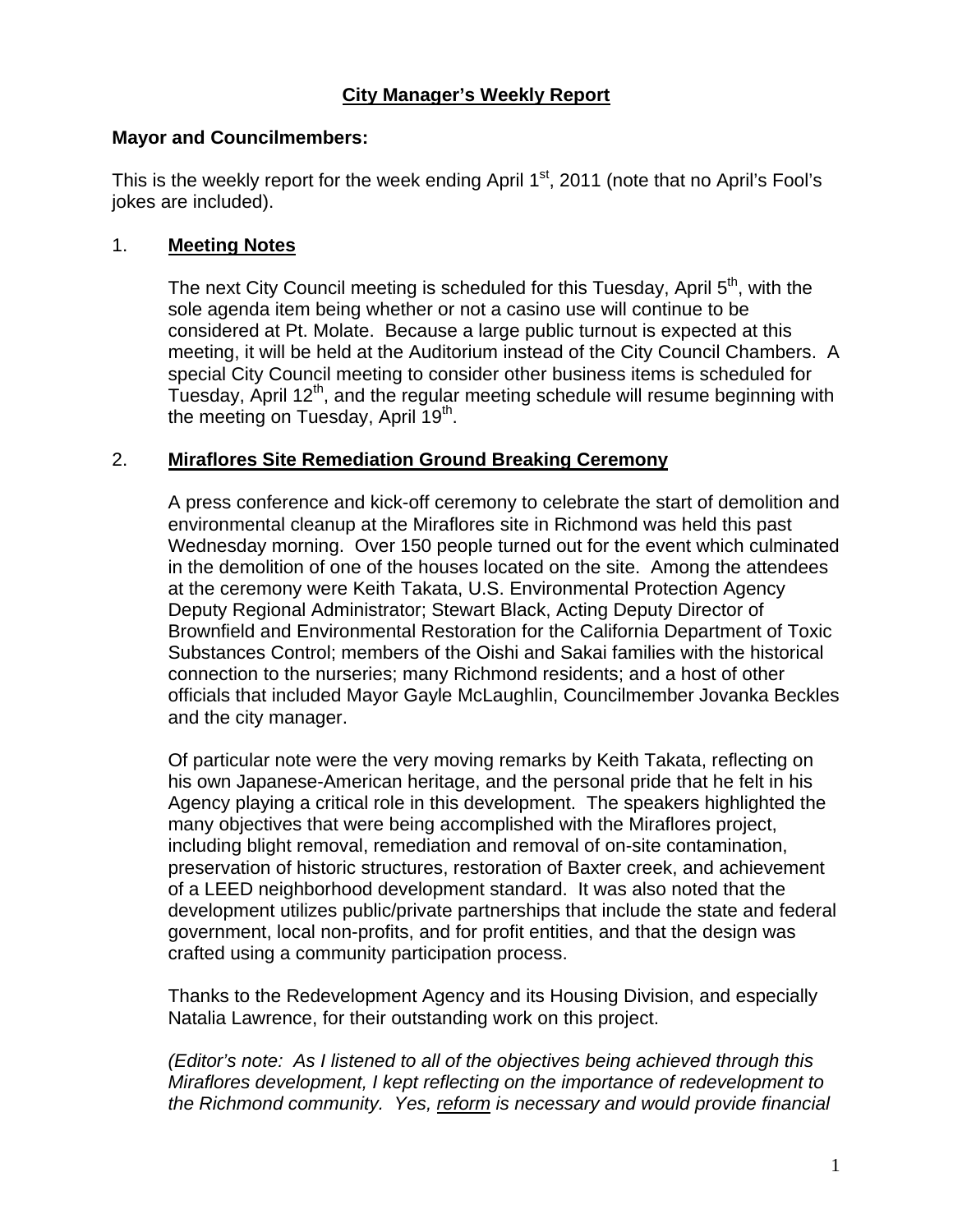*benefits to the state; but simply eliminating it would punish those communities where blight and environmental degradation remains a problem.)* 





#### 3. **Youth Entrepreneur Program**

The Richmond Main Street Initiative (RMSI) announced this week that they received a \$5,000 grant from the Kaiser Permanente East Bay Community and Government Relations Department in support of their Youth Entrepreneur Program which, when added to grants from PG&E and Wells Fargo, brings total contributions to \$27,000.

Since 2008, the RMSI has hosted the five-week Youth Entrepreneur Program with an emphasis on work readiness in partnership with the City of Richmond's YouthWORKS Summer Youth Employment Program. Within this time period, young adults will participate in a ten-day training session designed to develop professionalism, interviewing skills, communication, jobsite awareness, and retail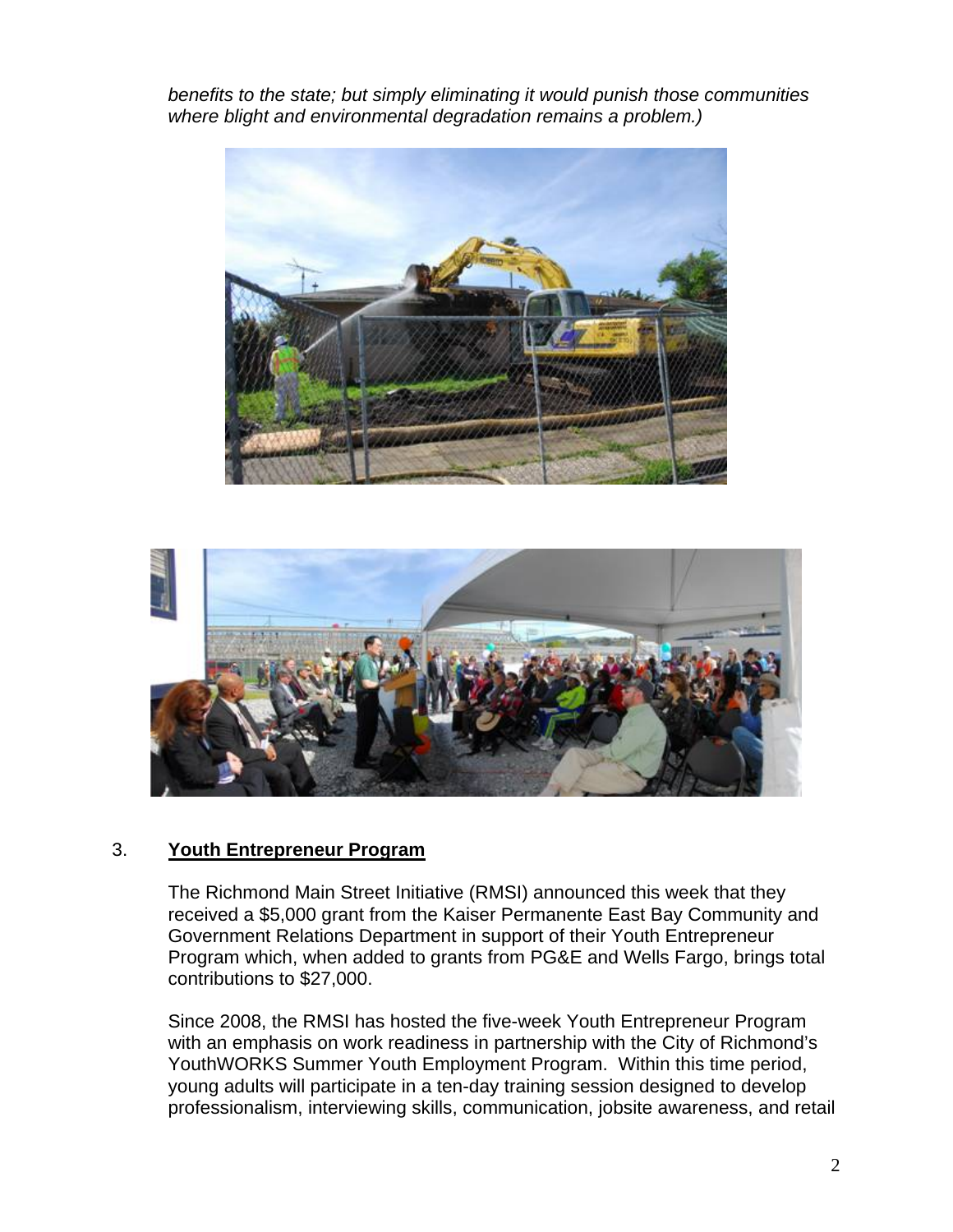business principles. Following the ten-day training period, youth are matched with local businesses where they gain work experience and earn income.

The Youth Entrepreneur Program has contributed to the development of Richmond youth by providing leadership opportunities for more than 30 lowincome individuals. In addition to providing job-readiness training and skills to youth ages 16-21, the RMSI has developed strong partnerships with downtown businesses and community volunteers. This program is a win-win-win for businesses, youth and the City of Richmond.

#### 4. **Park Plaza Series Street Light Conversion**

Despite the loud protests of City staff, PG&E has once again rescheduled activating service to the new street lights in the Park Plaza neighborhood citing recent inclement weather and the resulting backlog of work requests. This makes at least the fifth time that PG&E has cancelled a committed activation date, with the new date now delayed until April  $19<sup>th</sup>$ . City staff has expressed our continuing and growing frustration to PG&E representatives in their not fulfilling their work commitments. For their part, they have stated that they "aware of the urgency" (Editor's note: *are you kidding?)* and they are working with their contract crew to try to advance the current scheduled date of April  $19<sup>th</sup>$ .

We will keep you informed.

#### 5. **Medical Marijuana Collectives Permit Applications**

Pursuant to the ordinance recently adopted by the Richmond City Council, permit applications for Medical Marijuana Collectives are now available. They can be obtained through the City's website:

#### http://www.ci.richmond.ca.us/index.aspx?NID=2414

at the Richmond Police Department, or at the permit counter at City Hall. On Thursday, April  $7<sup>th</sup>$ , there will be a forum for potential applicants to ask questions about the application submittal and review process. The forum is scheduled from 2:00 PM until 5:00 PM in the City Council Chambers at 440 Civic Center Plaza.

#### 6. **Lillie Mae Jones Community Garden Project**

The YouthBUILD Richmond Program has been assisting in the development of the Lillie Mae Jones Community Garden Project (located at 6<sup>th</sup> and Macdonald Avenue) by constructing planter boxes, picnic tables and compost bins. They will be preparing the site for installation and planting throughout all next week, and the final project will be officially unveiled next Friday, April  $8<sup>th</sup>$ , at 9:00 AM at the corner of  $6<sup>th</sup>$  and Macdonald Avenue.